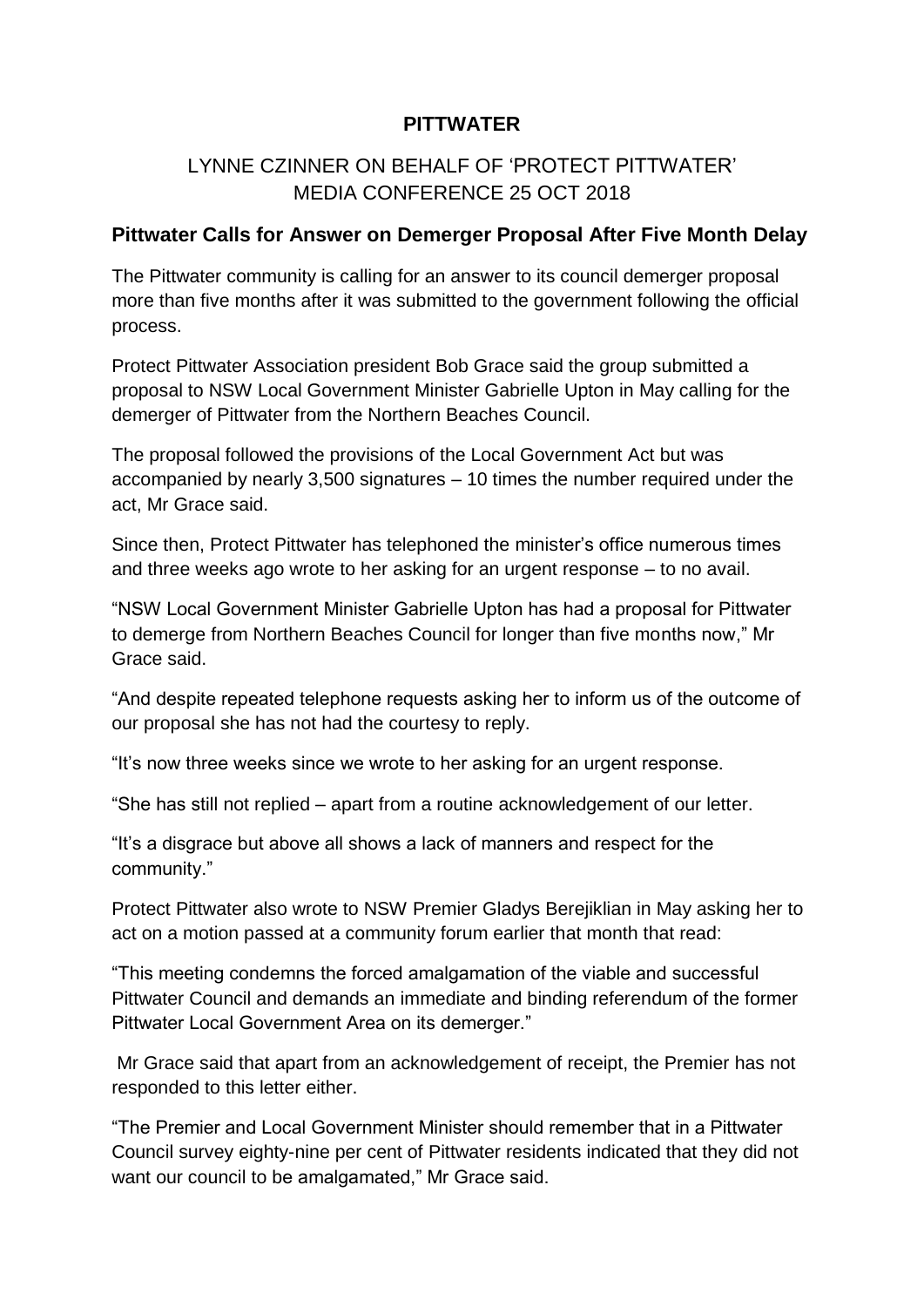"Why is the government still not listening to us and following its own processes?

"Is it incompetence or an attempt to make the issue disappear?"

This week the Local Government Association passed a motion at its annual conference to support all communities that want to demerge and ensure amalgamations can only occur with support of local residents.

"We now have the support of all councils in NSW on this issue and so make yet another appeal to Ms Upton to follow the prescribed processes and respond to our request for a demerger," Mr Grace said.

### **TUMBARUMBA**

# JACQUIE TUCK (SOCC) ON BEHALF OF 'SAVE TUMBARUMBA SHIRE' MEDIA CONFERENCE 25 OCT 2018

Without stop, Tumbarumba has lobbied actively since before they were merged with Tumut in 2016.

They came to Sydney's North Shore By-election to demonstrate their support for those councils like Tumbarumba's that have been forcibly merged without any reference to their local communities, robbing them of their independence and a voice in their local council affairs. They have demonstrated at Parliament House, at Wagga, Albury, Murray and state-wide, their orange shirts are synonymous with bush activism.

They say - what gives the Government the right to merge their council judged as the second most financially fit of all NSW councils after Sydney?

There are letters sent to Premier Berejiklian and Local Government Minister Gabrielle Upton that have gone unanswered, all sent separately and hand delivered over months of government inaction.

Their 2,000 Shire residents are now submerged in a Snowy Valleys Council, where their council is 120 kilometres round trip away over often snow-covered roads in winter and risky to high speed road accidents in summer so that Tumba people can conduct personal vital council business.

Just days ago, Minister Upton walked away from close dialogue with forty activists at Albury demonstrating at the Local Government NSW annual conference, where over 800 delegates pledged solidarity and to lobby for changes to the Local Government Act to ensure council mergers never happen again without local referendums.